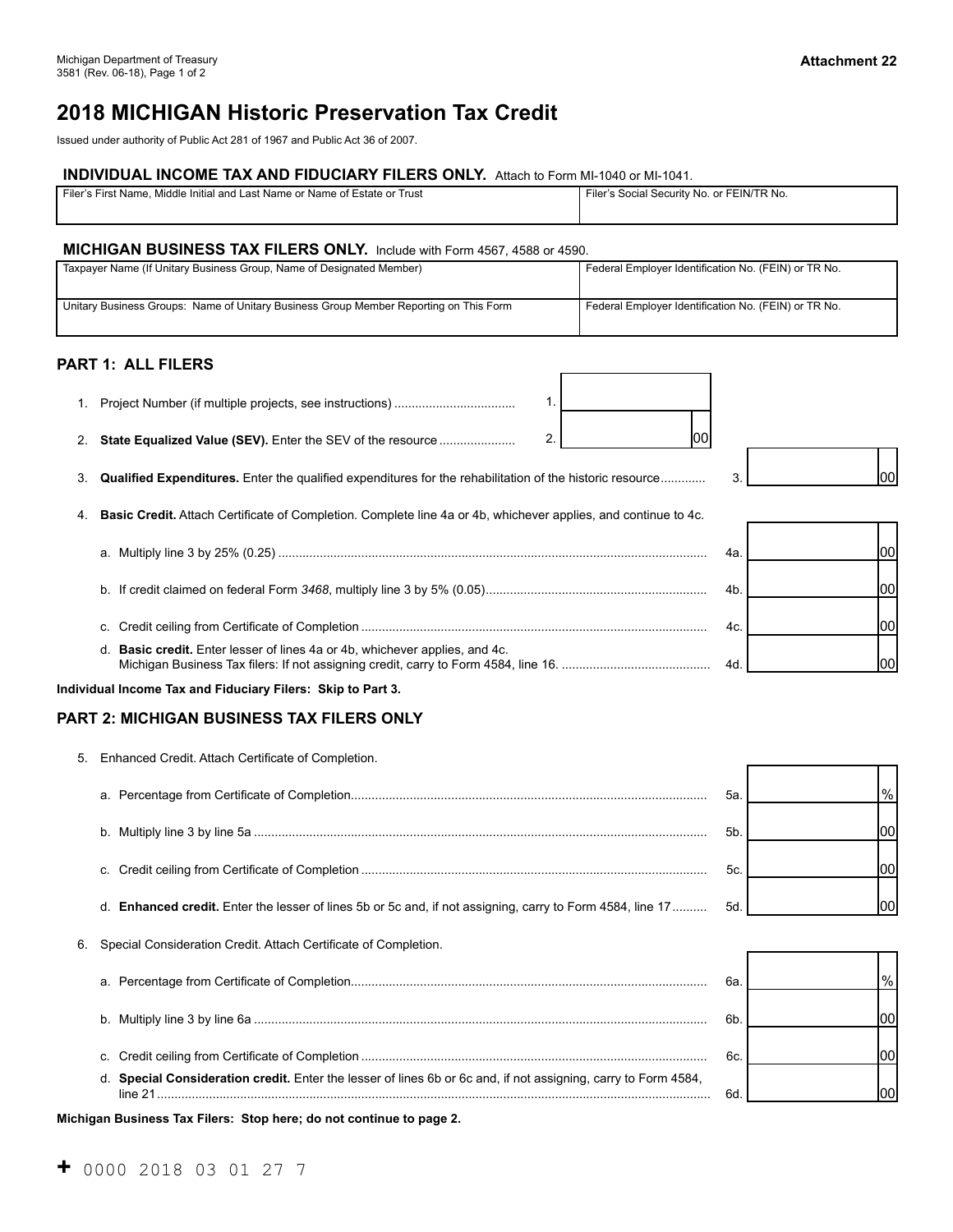#### IIT/Fiduciary Filer Social Security, FEIN or TR No.

#### **PART 3: INDIVIDUAL INCOME TAX/FIDUCIARY FILERS ONLY**

|                                                                                                               | Inc |
|---------------------------------------------------------------------------------------------------------------|-----|
| 8. Carry forward Historic Preservation Tax Credit from 2017 (individual income tax and fiduciary filers only) | loc |
|                                                                                                               | Inn |

Individual Income Tax filers - Carry the amount from line 9 to Form MI-1040, line 19a. Fiduciary Income Tax filers - Carry the amount from line 9 to Form MI-1041, line 15a.

#### **Tax Liability Limitation**

Complete lines 10 through 16 to determine the amount of the credit needed to offset the current tax liability, and the amount, if any to carry forward to the next year or to be refunded. Credit, in excess of the current liability, may be carried forward for up to ten years to offset a future liability.

| 10.        |                                                                                                                                                                                                                       | 10.             |     |
|------------|-----------------------------------------------------------------------------------------------------------------------------------------------------------------------------------------------------------------------|-----------------|-----|
| 11.        | Total nonrefundable credits from your 2018 MI-1040, line 18b and 19b (Small Business Investment Tax Credit                                                                                                            | 11.             |     |
|            |                                                                                                                                                                                                                       | 12.             |     |
| 13.        |                                                                                                                                                                                                                       | 13.             |     |
|            | 14. Historic Preservation Tax Credit. Enter the lesser of line 12 or line 13. Carry the amount from                                                                                                                   | 14.             | 100 |
| 15.<br>16. | Carry forward to 2019. If line 12 is less than line 13, subtract line 12 from line 13.<br><b>Optional Refund Amount.</b> Complete line 16 only if you want a refund of the amount on line 15.                         | 15.             | 100 |
|            | a. If line 12 is equal to or greater than line 8, multiply line 15 by 90% (0.9) and enter here and on your 2018                                                                                                       | 16a.            |     |
|            | b. If line 12 is less than line 8, subtract the difference between line 8 and line 12 from line 15 and multiply the<br>difference by 90% (0.9). Enter here and on your 2018 MI-1040, line 28 or 2018 MI-1041, line 19 | 16 <sub>b</sub> |     |
|            | c. If line 8 is greater than line 12, enter the difference. This is your carry forward from 2018 to 2019                                                                                                              | 16c.            |     |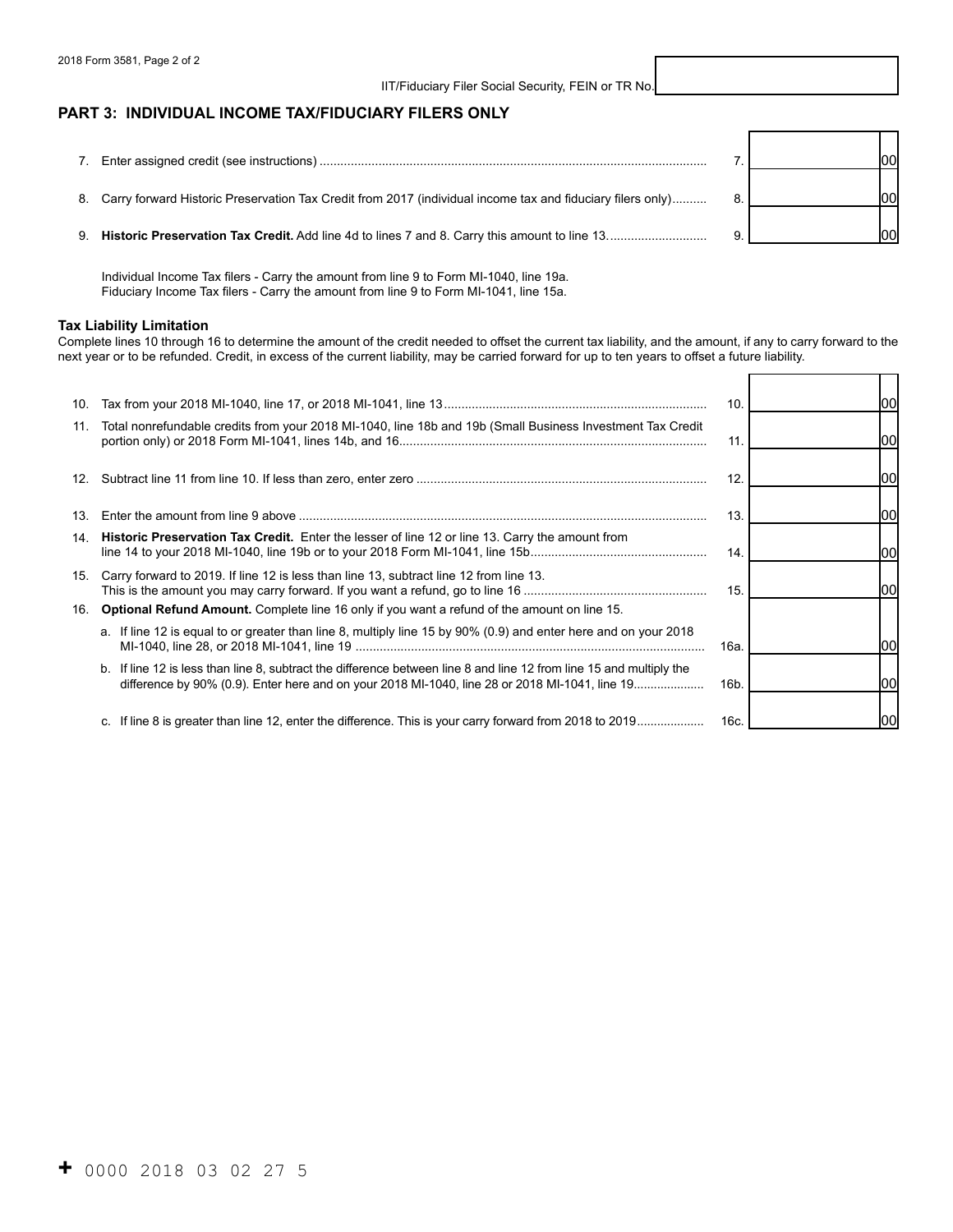# 2017 3581, Page 3 **Instructions for Form 3581 Michigan Historic Preservation Tax Credit**

### **Purpose**

To allow the eligible taxpayer to claim the Michigan Historic Preservation Tax Credit.

 *Preservation and Brownfield Redevelopment Carryforward* The credit is reported here and then carried to the appropriate form, according to the type of taxpayer. Individual and Fiduciary filers carry the figures to the *Michigan Individual Income Tax Return* (Form MI-1040), and the *Fiduciary Income Tax Return* (Form MI-1041), respectively. Michigan Business Tax (MBT) filers not asking for a refund of the credit carry the figures from this form to the *MBT Election of Refund or Carryforward of Credits, and Calculation of Historic*  (Form 4584). MBT filers electing to claim a refund of the credit must file the *Request for Accelerated Payment for the Brownfield Redevelopment Credit and the Historic Preservation Credit* (Form 4889), and do not need to file this form.

#### **What Is the Historic Preservation Tax Credit?**

**NOTE:** Historic rehabilitation plans will no longer be certified after December 31, 2011.

This credit provides tax incentives for homeowners, commercial property owners and businesses to rehabilitate historic resources located in the State of Michigan.

If the credit exceeds the taxpayer's tax liability, the balance may be carried forward up to ten years. However, for projects for which a certificate of completed rehabilitation is issued for a tax year beginning after December 31, 2008, and for which the credit amount allowed is less than \$250,000, a qualified taxpayer may elect to forgo the carry forward period and receive a refund of 90 percent of the amount that exceeds the qualified taxpayer's tax liability. Such an election must be made in the year that a certificate of completed rehabilitation is issued and is irrevocable. The credit, which is generally nonrefundable, must be claimed in the year that the certification of completed rehabilitation of the historic resource was issued.

**NOTE for MBT filers:** Beginning January 1, 2012, the historic preservation credit is available to the extent that a taxpayer had a Part 2 approval, approved rehabilitation plan, approved high community impact rehabilitation plan or preapproval letter before by December 31, 2011, but has not fully claimed the credit before January 1, 2012.

Also note:

• Credits carried forward from a prior year(s) are not eligible to be refunded on Form 4889;

• Beginning January 1, 2012, certain assigned credits are eligible to be refunded on Form 4889;

• If a taxpayer elects to claim a certificated historic preservation credit in the year in which the credit is available the credit becomes taxable under the MBT until the qualifying credit and any carryforward of the credit are extinguished.

For more information see the instructions for Form 4889 and Form 4584, and General Instructions in the *MBT Forms and Instructions for Standard Taxpayers* (Form 4600).

A qualified taxpayer may assign all or a portion of its credit to any assignee. The credit assignment cannot be revoked, but an assignee may subsequently reassign a credit, or any portion of an assigned credit, to one or more assignees. With the exeption stated below, both the initial assignment of the credit by the qualified taxpayer to the first assignee(s) and the subsequent reassignment by the first assignee(s) to reassignee(s) must be done in the tax year in which the certificate of completed rehabilitation is issued.

For Basic, Enhanced and Special Consideration credits for which a certificate of completed rehabilitation is issued for a tax year beginning after December 31, 2007 and ending before January 1, 2012, an assignment by a qualified taxpayer of all or any portion of a credit allowed may be made within the 12 months immediately succeeding the tax year in which the certificate of completed rehabilitation is issued.

 Qualified taxpayers may receive a **Basic Michigan Credit** equal to 25 percent of their qualified expenditures. For taxpayers eligible for the federal Rehabilitation Credit under Internal Revenue Code (IRC) § 47(a)(2), the Michigan credit is 25 percent of the qualified expenditures less the amount of the federal credit available. For example, if the amount of the federal credit available is 20 percent, the state credit is 5 percent of the qualified expenditures. The State Historic Preservation Office (SHPO) provides the form and approves the assignment or reassignment of the credit.

**NOTE:** An assignee may claim an accelerated historic preservation certificated credit as a refundable credit on Form 4889 if the assignor had a preapproval letter by January 1, 2012, and a certificate of completion, assignment certificate, or component completion certificate is issued for a tax year beginning after December 31, 2011.

A qualified MBT taxpayer may qualify for one of two additional credits if a taxpayer had a Part 2 approval, approved rehabilitation plan, approved high community impact rehabilitation plan, or preapproval letter before January 1, 2012.

The **Enhanced Credit** is equal to a percentage of qualified expenditures, not to exceed 15 percent, established in a preapproval letter issued by SHPO.

The **Special Consideration Credit** is equal to a percentage of qualified expenditures, not to exceed 15 percent, recorded on the Certificate of Completion awarded by SHPO. Special Consideration Credits are granted to rehabilitation plans expected to have a high community impact and to have significantly greater historic, social, and economic impact than those plans that earn Enhanced Credits. The maximum amount of Special Consideration Credit that may be claimed during a tax year is \$3,000,000 per project, with the excess being carried forward until used up.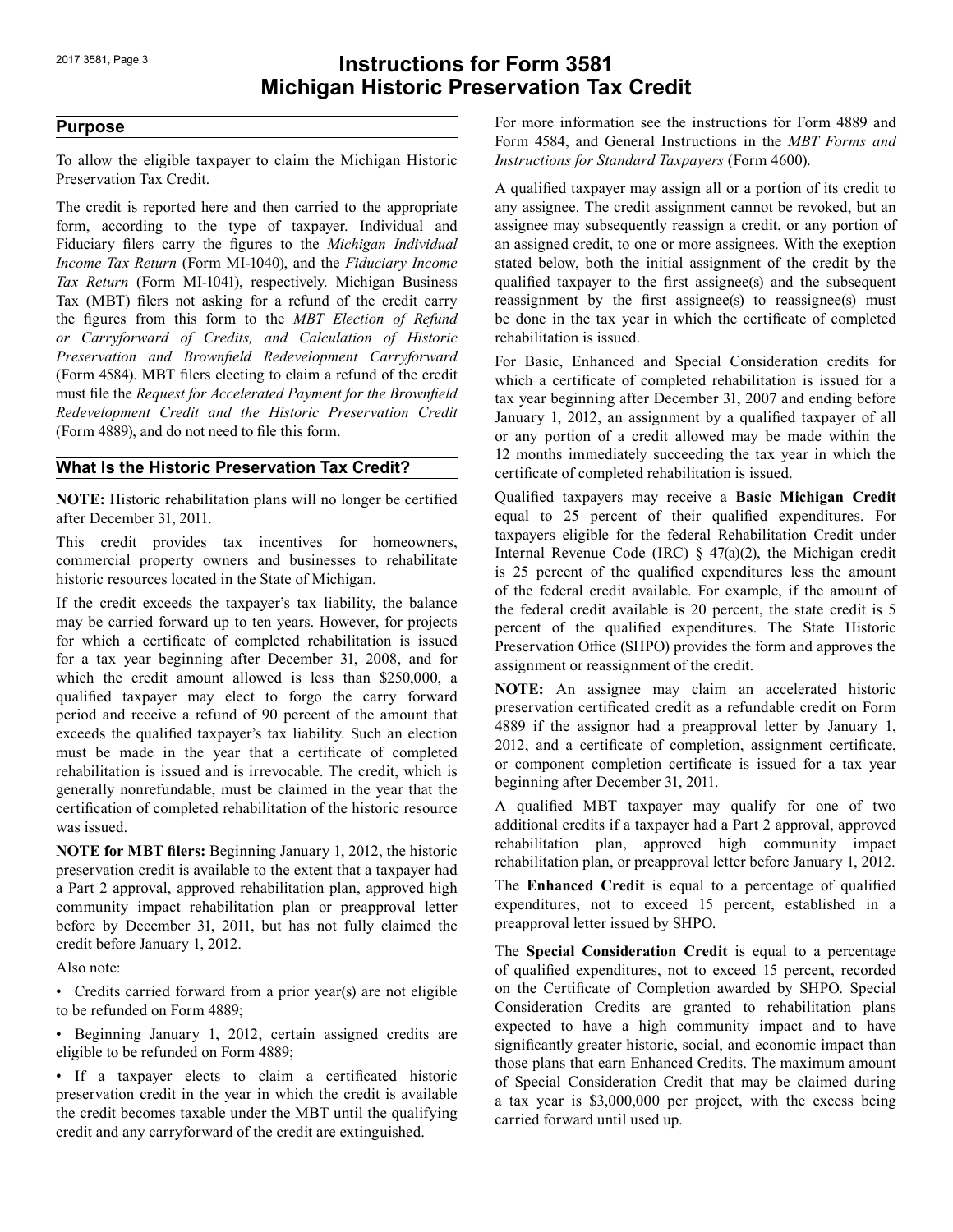**NOTE:** If the resource is sold or the certification of completed rehabilitation or preapproval letter is revoked less than five years after the historic resource is placed in service, a percentage of the credit may be subject to recapture. If the credit has been assigned, the recapture is the responsibility of the assignor.

#### **Eligibility**

The Michigan Historic Preservation Credit is available to eligible assignees, owners or long-term lessees of qualified historic resources who undertake rehabilitation projects that are certified by SHPO.

Property owners undertaking rehabilitation projects on depreciable properties that qualify for the federal Rehabilitation Credit must first apply for the federal credit.

#### **Special Instructions for Unitary Business Groups**

An entity reporting a Historic Preservation Credit as a member of an MBT Unitary Business Group (UBG) must calculate the credit at the member entity level. The credit may then be applied to the tax liability of the UBG.

Include this form as part of the unitary return. If there are multiple historic credits issued under separate account numbers, include multiple forms with the UBG return.

#### **Line-by-Line Instructions**

*Lines not listed are explained on the form.*

**Name and Account Number:** Enter the name and account number as reported on page 1 of the applicable MBT annual return (either the *MBT Annual Return* (Form 4567) for standard taxpayers, *MBT Insurance Company Annual Return for Michigan Business and Retaliatory Taxes* (Form 4588) or the *MBT Annual Return for Financial Institutions* (Form 4590)).

**UBGs:** Complete one form for each member for whom this credit applies. Enter the Designated Member (DM) name in the Taxpayer Name field and the specific member of the UBG for which this form is filed on the line below.

**NOTE:** If a member of a UBG holds a certificated historic preservation credit and wishes to claim the credit, the entire group must elect to remain taxable under the MBT until the credit and any carryforward of that credit are extinguished.

**IIT/Fiduciary Filers only:** If a portion of the credit was assigned to another taxpayer, leave lines 1 through 6 blank.

### **PART 1: ALL FILERS**

To be completed by all filers claiming a Michigan Historic Preservation Credit.

 **Line 1:** Enter the project number assigned by SHPO. Complete one Form 3581 for each project completed during the tax year.

 **Line 3:** For projects for which a preapproval letter was issued prior to January 1, 2009, the expenditures for the rehabilitation of a historic resource must be paid not more than five years after the certification of the rehabilitation plan. For projects for which a preapproval letter was issued after December 31, 2008, only those expenditures that are paid or incurred during the time periods prescribed for the credit under IRC  $\S$  47(a)(2) and any related U.S. Treasury regulations will be considered qualified expenditures.

Line 4: The Basic Historic Preservation Credit is equal to either 5 percent or 25 percent of qualified expenditures, depending on the Certificate of Completion awarded by SHPO, but is limited by the maximum credit enumerated on the Certificate. The credit is the lesser of the percentage of qualified expenditures or the credit ceiling established by SHPO. The amount of the credit calculated on line 4d must equal the amount certified by SHPO on the verification letter or the approved "Part 3 — Certification of Completed Work" form received for the project.

**Line 4d. MBT taxpayers only,** carry the amount on line 4d to Form 4584 line 16 if not assigning the credit. If assigning any portion of the credit to yourself, carry the amount assigned to yourself to Form 4584, line 10, instead.

#### **PART 2: MICHIGAN BUSINESS TAX FILERS ONLY**

 **Line 5:** The Enhanced Historic Preservation Credit is equal to a percentage of qualified expenditures, not to exceed 15 percent, recorded on the Certificate of Completion awarded by SHPO, but is limited by the maximum credit enumerated on the Certificate. The credit is the lesser of the percentage of qualified expenditures or the credit ceiling established by SHPO. The amount of the credit calculated on line 5d must equal the amount certified by SHPO on the verification letter or the approved "Part 3 — Certification of Completed Work" form received for the project.

**Line 5d**. Carry the amount on line 5d to Form 4584, line 17 if not assigning the credit. If assigning any portion of the credit to yourself, carry the amount assigned to yourself to line 10 instead.

**Line 6:** The Special Consideration Historic Preservation Credit is equal to a percentage of qualified expenditures, not to exceed 15 percent, recorded on the Certificate of Completion awarded by SHPO, but is limited by the maximum credit enumerated on the Certificate. The credit is the lesser of the percentage of qualified expenditures or the credit ceiling established by SHPO. The amount of the credit calculated on line 6d must equal the amount certified by SHPO on the verification letter or the approved "Part 3 — Certification of Completed Work" form received for the project.

**Line 6d:** If line 6d is \$3,000,000 or less carry the amount on line 6d to Form 4584, line 21, or if any part of this credit is to be assigned, carry the amount on line 6d to Form 4584 line 21 if not assigning the credit. If assigning any portion of the credit to yourself, carry the amount assigned to line 13 instead. If line 6d is greater than \$3,000,000, you should carry \$3,000,000 or the portion of the credit remaining to line 13 as well. The Special Consideration credit must be assigned in increments of \$3,000,000 per tax year even if that assignment is to the assignor.

#### **PART 3: INDIVIDUAL INCOME TAX/FIDUCIARY FILERS ONLY**

**Line 7:** If assigned the credit, enter the amount of the assigned credit from the approval letter provided by the assignor.

 **Lines 10-14:** Individual and Fiduciary Income Tax filers, calculate the amount of the Michigan Historic Preservation Tax